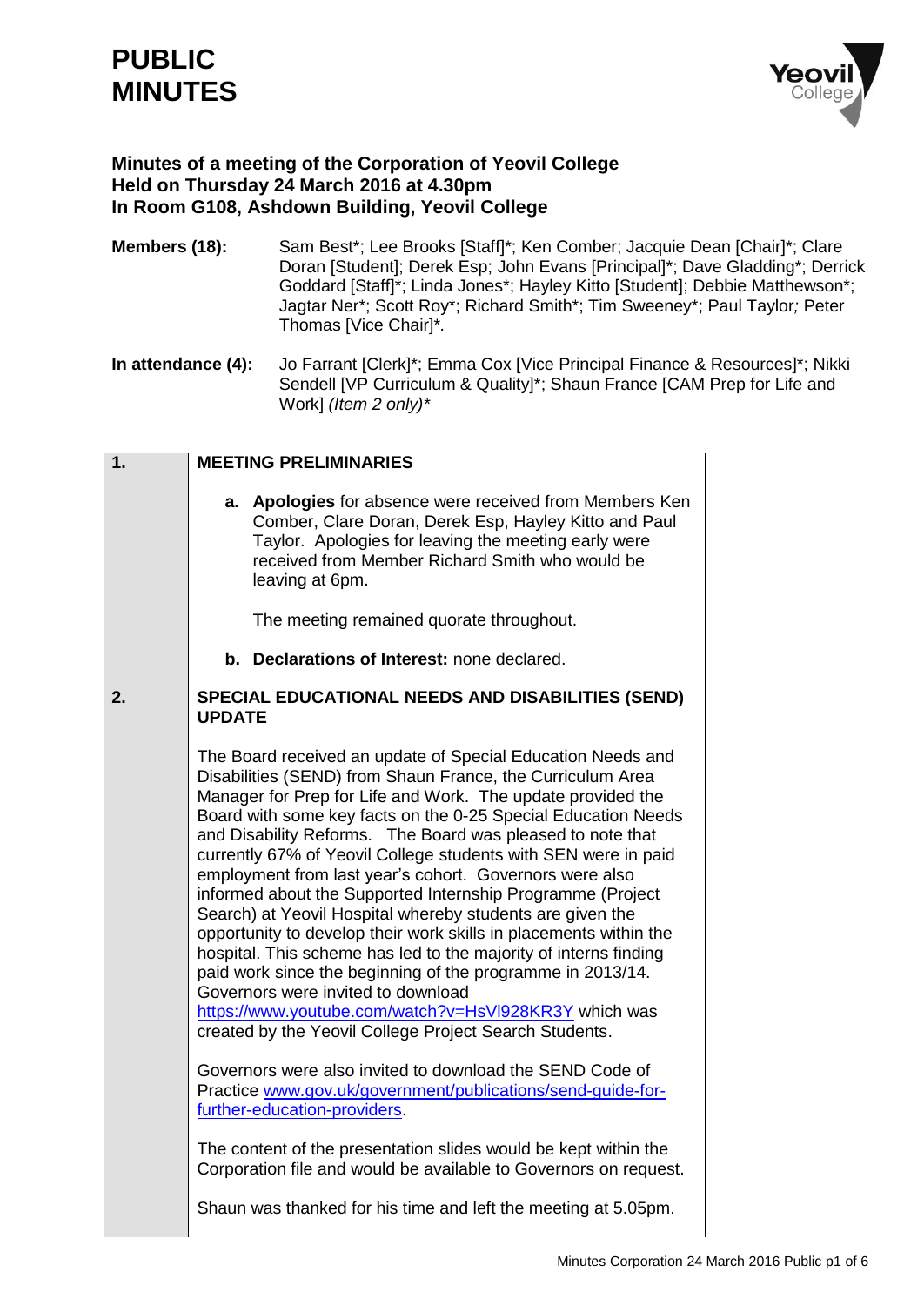| 3. | <b>HEFCE UPDATE</b>                                                                                                                                                                                                                                                                                                                                                                                                                                          |
|----|--------------------------------------------------------------------------------------------------------------------------------------------------------------------------------------------------------------------------------------------------------------------------------------------------------------------------------------------------------------------------------------------------------------------------------------------------------------|
|    | The Chair notified the Board that a letter addressed to the<br>Principal had been received from Bournemouth University in<br>relation to the HEFCE matter.                                                                                                                                                                                                                                                                                                   |
|    | Discussions on this matter were recorded separately in a<br>confidential marked set of minutes.                                                                                                                                                                                                                                                                                                                                                              |
| 4. | <b>MINUTES OF CORPORATION MEETINGS</b>                                                                                                                                                                                                                                                                                                                                                                                                                       |
|    | The Corporation APPROVED the following minutes as correct<br>records and APPROVED the public minutes for website<br>publication:                                                                                                                                                                                                                                                                                                                             |
|    | a. 28 January 2016 Public<br>b. 28 January 2016 Confidential<br>c. 11 February 2016 Special Confidential*                                                                                                                                                                                                                                                                                                                                                    |
|    | *Member Jagtar Ner confirmed his attendance at the 11 February<br>2016 Special Meeting however the minutes did not reflect this.<br>The minutes would be amended accordingly.                                                                                                                                                                                                                                                                                |
|    | The minutes were signed by the Chair.                                                                                                                                                                                                                                                                                                                                                                                                                        |
| 5. | <b>MATTERS ARISING</b>                                                                                                                                                                                                                                                                                                                                                                                                                                       |
|    | The action and query sheet was reviewed, updated and noted.<br>Actions were either complete, included elsewhere on today's<br>agenda or appropriately being tracked and carried forward.                                                                                                                                                                                                                                                                     |
| 6. | <b>CHAIR'S REPORT</b>                                                                                                                                                                                                                                                                                                                                                                                                                                        |
|    | The Chair updated the Board on matters concerning:                                                                                                                                                                                                                                                                                                                                                                                                           |
|    | SFA meeting (No.4) on 24 February 2016<br>The Chair said that the Principal (and the Clerk) had<br>reported a positive meeting. Regrettably, the Chair and<br>Finance Governors were not available to attend. During<br>the meeting, the SFA reviewed the updated recovery plan,<br>2016/17 operating statement, KPIs and milestones,<br>monthly progression reports, bank position and cash flow.<br>The next meeting takes place on Tuesday 12 April 2016. |
|    | Lloyds Bank meeting on 11 March 2016<br>$\bullet$<br>Discussions relating to this matter were recorded<br>separately in a confidential marked set of minutes.                                                                                                                                                                                                                                                                                                |
|    | <b>Area Review Process</b><br>$\bullet$<br>Discussions relating to this matter were recorded<br>separately in a confidential marked set of minutes.                                                                                                                                                                                                                                                                                                          |
|    | The Chair then updated the Board on items of business from<br>today's earlier Search and Governance Committee meeting. The<br>Board were informed that a member of the Committee had raised<br>concerns in respect to the College's reputation. Details of this<br>discussion were noted by the Board and would be recorded within<br>the Search and Governance Committee minutes which are                                                                  |

available to the Board upon request to the Clerk. A number of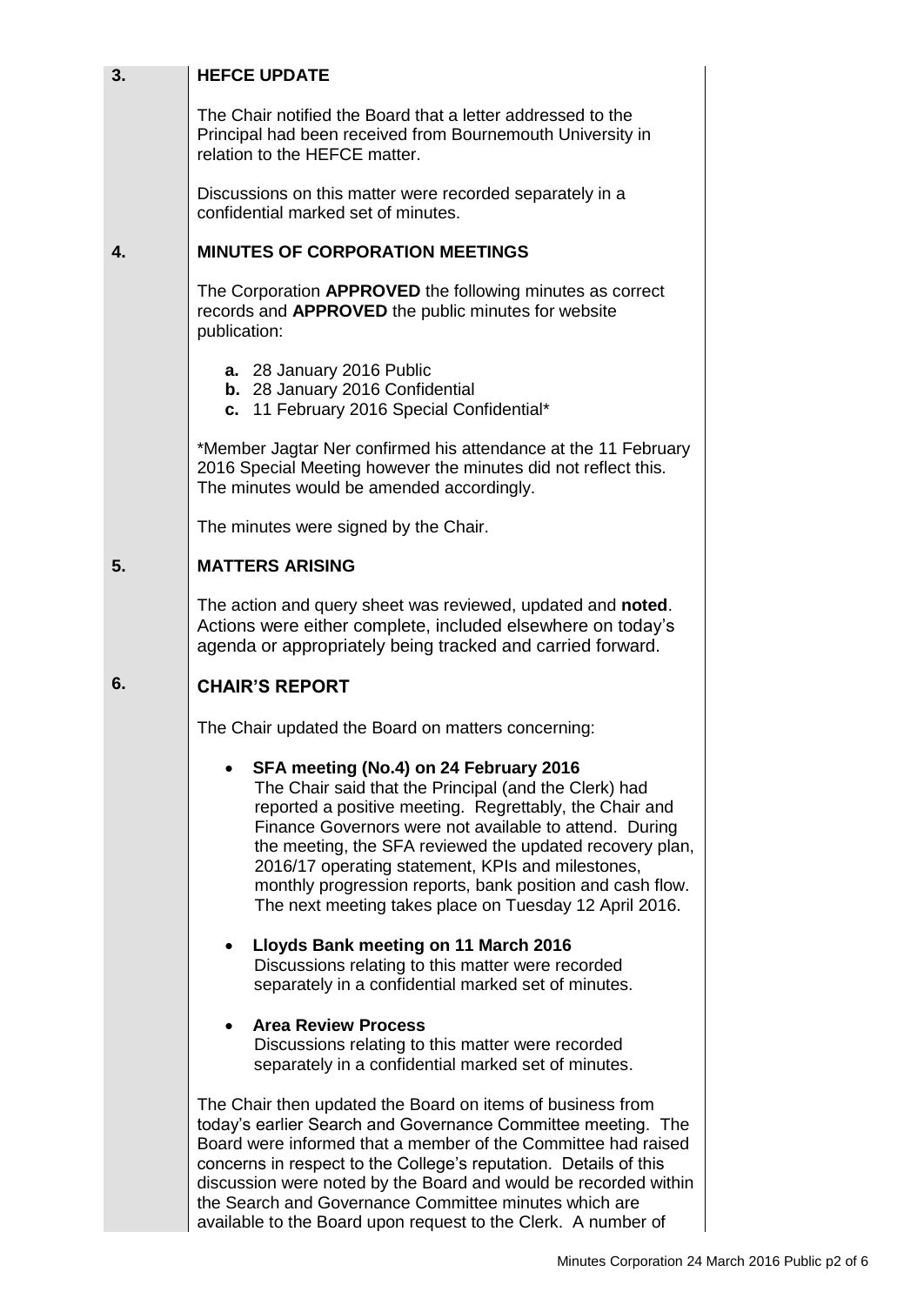|    | Membership recommendations had been made which would be<br>brought in a timely manner to future Corporation meetings.                                                                                                                                                                                                                                                                                                                                           |                      |
|----|-----------------------------------------------------------------------------------------------------------------------------------------------------------------------------------------------------------------------------------------------------------------------------------------------------------------------------------------------------------------------------------------------------------------------------------------------------------------|----------------------|
|    | In addition, the Chair also wished to note the following to the<br>Board:                                                                                                                                                                                                                                                                                                                                                                                       |                      |
|    | Current HE Lead Governor would be ending their term of<br>$\bullet$<br>office in December of this year. The Chair invited<br>Members to consider taking on this role, shadowing from<br>September.<br>Prospective new Board member from Bucklers Mead<br>Academy - introductory meeting taking place with Chair<br>and Clerk on Tuesday 12 April.<br>Member Peter Thomas was thanked for attending AoC<br>$\bullet$<br>Principals' and Chairs' Regional Meeting |                      |
|    | Chair's attendance at a small roundtable gathering<br>$\bullet$<br>facilitated by the AoC to explore the similarities and<br>differences between colleges and NHS trust governance.                                                                                                                                                                                                                                                                             |                      |
| 7. | <b>FINANCIAL UPDATE</b>                                                                                                                                                                                                                                                                                                                                                                                                                                         |                      |
|    | The Corporation noted the following financial reports which were<br>presented by the Principal and Vice Principal Finance and<br>Resources:                                                                                                                                                                                                                                                                                                                     |                      |
|    | Operating Statement including the actions from the<br>٠<br>Recovery Plan. Main foci was directed at red rag rated<br>actions and developments<br>February 2016 Management Accounts<br>٠<br>KPI's<br>$\mathbf{r}$                                                                                                                                                                                                                                                |                      |
|    | Some Members queried the number of variances and negative<br>reserves as detailed on the income and expenditure sheet. It was<br>agreed that an Informal Finance Group meeting would be called<br>ahead of the next Corporation meeting to address these<br>concerns.                                                                                                                                                                                           | <b>Chair / Clerk</b> |
| 8. | <b>PRINCIPAL'S REPORT</b>                                                                                                                                                                                                                                                                                                                                                                                                                                       |                      |
|    | The Corporation noted the Principal's comprehensive report. On<br>this occasion there was particular emphasis upon:                                                                                                                                                                                                                                                                                                                                             |                      |
|    | Holyrood Academy, Chard<br>$\bullet$                                                                                                                                                                                                                                                                                                                                                                                                                            |                      |
|    | <b>Hinkley Building Projects</b><br>٠<br><b>North Dorset Skills Centre</b>                                                                                                                                                                                                                                                                                                                                                                                      |                      |
|    | New bus service                                                                                                                                                                                                                                                                                                                                                                                                                                                 |                      |
|    | <b>EFA</b> allocation<br>HEFCE/BU update                                                                                                                                                                                                                                                                                                                                                                                                                        |                      |
|    | <b>Target Setting</b><br>$\bullet$                                                                                                                                                                                                                                                                                                                                                                                                                              |                      |
|    | KPIs and Operating Statement update                                                                                                                                                                                                                                                                                                                                                                                                                             |                      |
|    | In addition to the Principal's written report, the Principal also<br>informed the Board of some verbal updates concerning Ofsted<br>and some staffing matters. Discussions relating to these matters<br>were recorded separately in a confidential marked set of minutes.                                                                                                                                                                                       |                      |
|    | The Principal also mentioned the changes going forward in<br>respect of the Apprenticeship Levy, being introduced in April<br>2017. The Director of Employer Engagement would be invited to<br>attend the next meeting of the Corporation to present the                                                                                                                                                                                                        | <b>Clerk</b>         |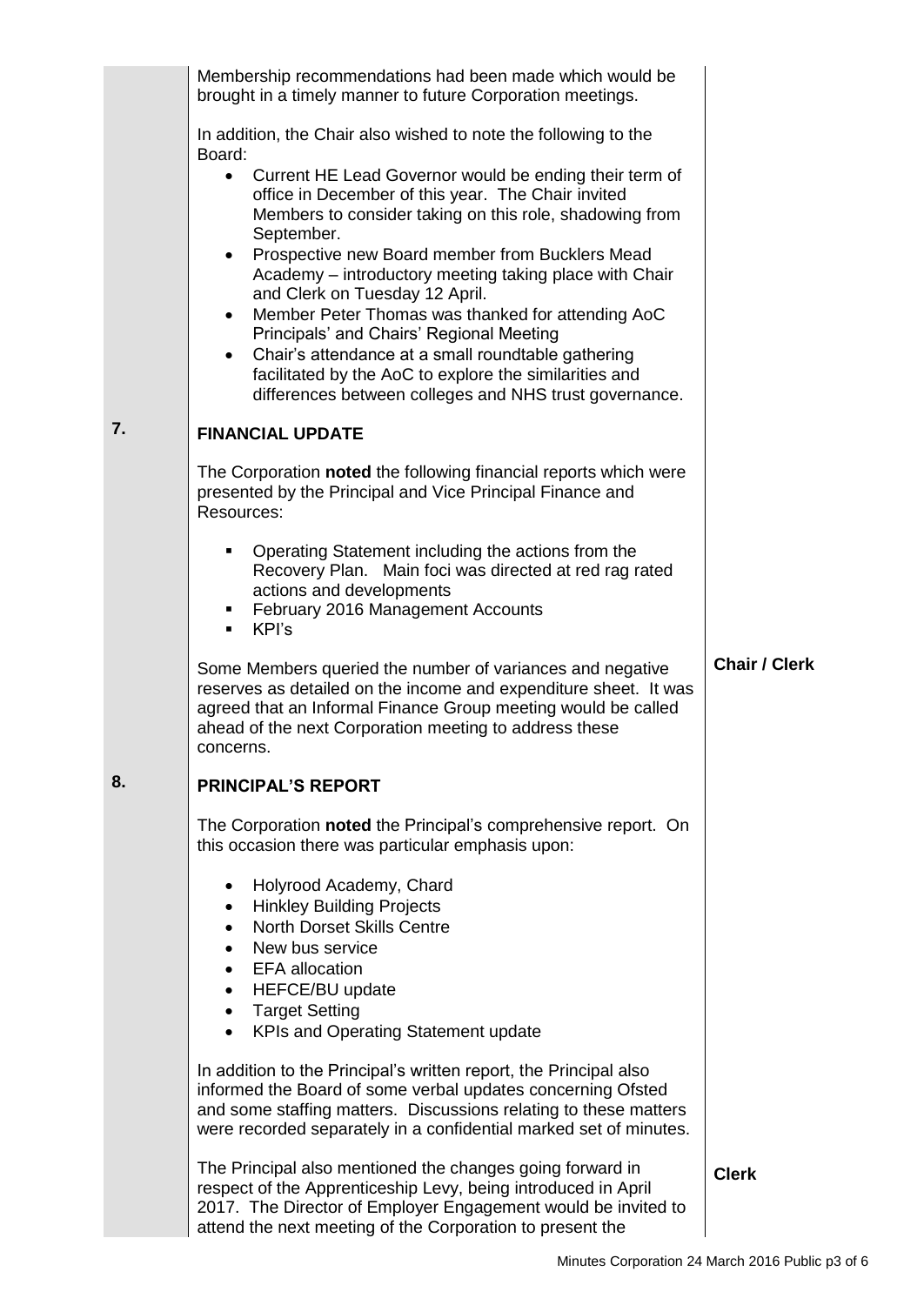|     | opportunities and threats that the levy proposes.                                                                                                                                                                                                                                                                                                                                                                |                                       |
|-----|------------------------------------------------------------------------------------------------------------------------------------------------------------------------------------------------------------------------------------------------------------------------------------------------------------------------------------------------------------------------------------------------------------------|---------------------------------------|
|     | Richard Smith left the meeting at 6.05pm                                                                                                                                                                                                                                                                                                                                                                         |                                       |
| 9.  | <b>CAREER COLLEGE BUILDING UPDATE</b>                                                                                                                                                                                                                                                                                                                                                                            |                                       |
|     | The Board noted a brief update from the Principal and Vice<br>Principal Finance & Resources on the developments to date. The<br>following points were noted:<br>• The release of Growth Deal 3 expected imminently.<br>The local LEP had asked for additional information to back<br>up the bid proposal.<br>A development group has been established which includes<br>Member Debbie Matthewson.                |                                       |
|     | The Board asked to receive a copy of the draft milestones.                                                                                                                                                                                                                                                                                                                                                       | <b>Principal / VP</b><br>F&R          |
|     | A further update is expected at next month's Board meeting.                                                                                                                                                                                                                                                                                                                                                      |                                       |
| 10. | <b>TEACHING AND LEARNING REPORT</b>                                                                                                                                                                                                                                                                                                                                                                              |                                       |
|     | The Board noted the Lesson Observation Report Window 3<br>(2015/16), including grade profile, teaching and learning targets,<br>use of ILT, key themes and re-observations.                                                                                                                                                                                                                                      |                                       |
|     | The data in respect to year to date grade profile was discussed<br>and the following noted:<br>• 86% graded good or better (2015/16 target of 82%) with<br>31% graded as outstanding (2015/16 target 33%).                                                                                                                                                                                                       |                                       |
|     | • Average learner score 8.4 (2015/16 target 8.5)                                                                                                                                                                                                                                                                                                                                                                 |                                       |
|     | The Vice Principal Curriculum and Quality informed the Board that<br>25 learning walks had been completed by members of SMT to<br>ascertain the quality of teaching and learning with an additional<br>focus placed on punctuality, target setting and maths & English.<br>The VP C&Q announced that the evaluation of the grade profile<br>supported the process and grades awarded within this window.         |                                       |
|     | The Board were informed that Window 4 (07 March 2016 to 18<br>March 2016) had been completed, the outcomes of which would<br>be reviewed at next month's Board meeting.                                                                                                                                                                                                                                          |                                       |
|     | The Lead Governor Teaching and Learning had no comments to<br>add on this occasion.                                                                                                                                                                                                                                                                                                                              |                                       |
| 11. | LEGAL, POLICY AND REGULATORY MATTERS                                                                                                                                                                                                                                                                                                                                                                             |                                       |
|     | a. Student Union Constitution<br>The Corporation APPROVED the Student Union<br>Constitution. Changes to reflect actual proceedings would<br>be made to the wording of Article 4.6 and to the job<br>description at point 5.1ix. The length of this document was<br>questioned and the Principal confirmed that this was under<br>review, the outcome of which would be reported to the<br>Board at a later date. | <b>VP C&amp;Q</b><br><b>Principal</b> |
|     | b. 2016/17 Meeting Dates<br>The Corporation APPROVED the 2016/17 meeting dates<br>as set out in the Clerk's paper.                                                                                                                                                                                                                                                                                               |                                       |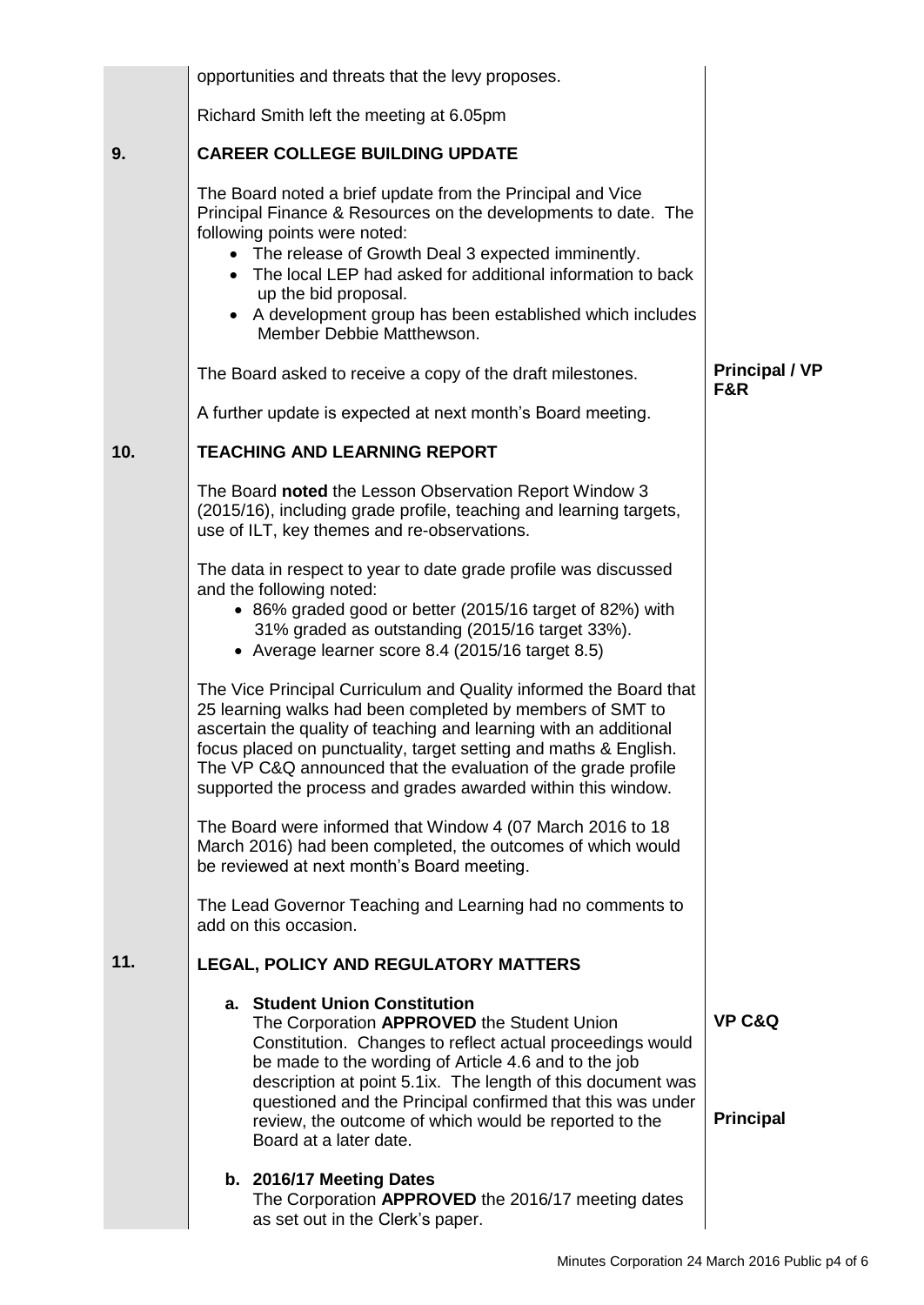|    | c. Safeguarding and E&D<br>The Corporation noted a verbal update on Safeguarding<br>and E&D presented by the Vice Principal Curriculum and<br>Quality. Particular points noted were:<br>An increase in Safeguarding incidents reported -<br>the VP C&Q did not express any immediate<br>concerns at this increase as it is likely to be the<br>direct result of easier reporting mechanisms<br>Prevent Training - Yeovil College ahead of other<br>institutions<br>Sickness cover arrangements for Head of Student<br>Experience<br>Additional input/updates from Safeguarding and<br>E&D Lead Governors at future Board meetings. |
|----|------------------------------------------------------------------------------------------------------------------------------------------------------------------------------------------------------------------------------------------------------------------------------------------------------------------------------------------------------------------------------------------------------------------------------------------------------------------------------------------------------------------------------------------------------------------------------------------------------------------------------------|
|    | d. Student Voice<br>There was no student representation at today's meeting.                                                                                                                                                                                                                                                                                                                                                                                                                                                                                                                                                        |
|    | e. Staff Voice<br>The Business Support Staff Governor wished to report:<br>Staff lounge now open<br>Staff Association events continue to be a success<br>Staff remote access to emails and documents from<br>home. Principal and Staff Governor to discuss<br>further outside of this meeting.                                                                                                                                                                                                                                                                                                                                     |
|    | The Teaching Staff Governor wished to report:<br>Attendance at Staff Voice meeting - introduced as<br>a Governor and not in a managerial role.<br>Communication scored 7-8, very positive.                                                                                                                                                                                                                                                                                                                                                                                                                                         |
|    | <b>RISK MANANGEMENT AND INTERNAL CONTROLS</b>                                                                                                                                                                                                                                                                                                                                                                                                                                                                                                                                                                                      |
|    | a. Whistleblowing Policy and Procedure<br>Based on the recommendation of the Audit Committee, the<br>Board APPROVED the updated Whistleblowing Policy and<br>Procedure.                                                                                                                                                                                                                                                                                                                                                                                                                                                            |
|    | b. Sentencing Council Guideline<br>The Board noted the Clerk's paper which detailed the<br>potential increased liability the organisation could face<br>following the enforcement of The Sentencing Council<br>Guideline for Health & Safety, Corporate Manslaughter<br>and Food Safety & Hygiene offences" which came into<br>effect on the 01 February 2016.                                                                                                                                                                                                                                                                     |
|    | c. Liability and Corporation Members<br>The Board noted the Clerk's paper which informed<br>Governors about their position and risks in relation to<br>personal liability and the Corporation.                                                                                                                                                                                                                                                                                                                                                                                                                                     |
| d. | <b>Other Audit Committee Business</b><br>The Corporation noted the other business of the Audit<br>Committee of 09 March 2016, as recorded in detail in its<br>distributed draft minutes. Items highlighted included:<br><b>IT Presentation</b><br><b>Risk Management</b><br><b>SORP</b>                                                                                                                                                                                                                                                                                                                                            |

• SORP

**12.**